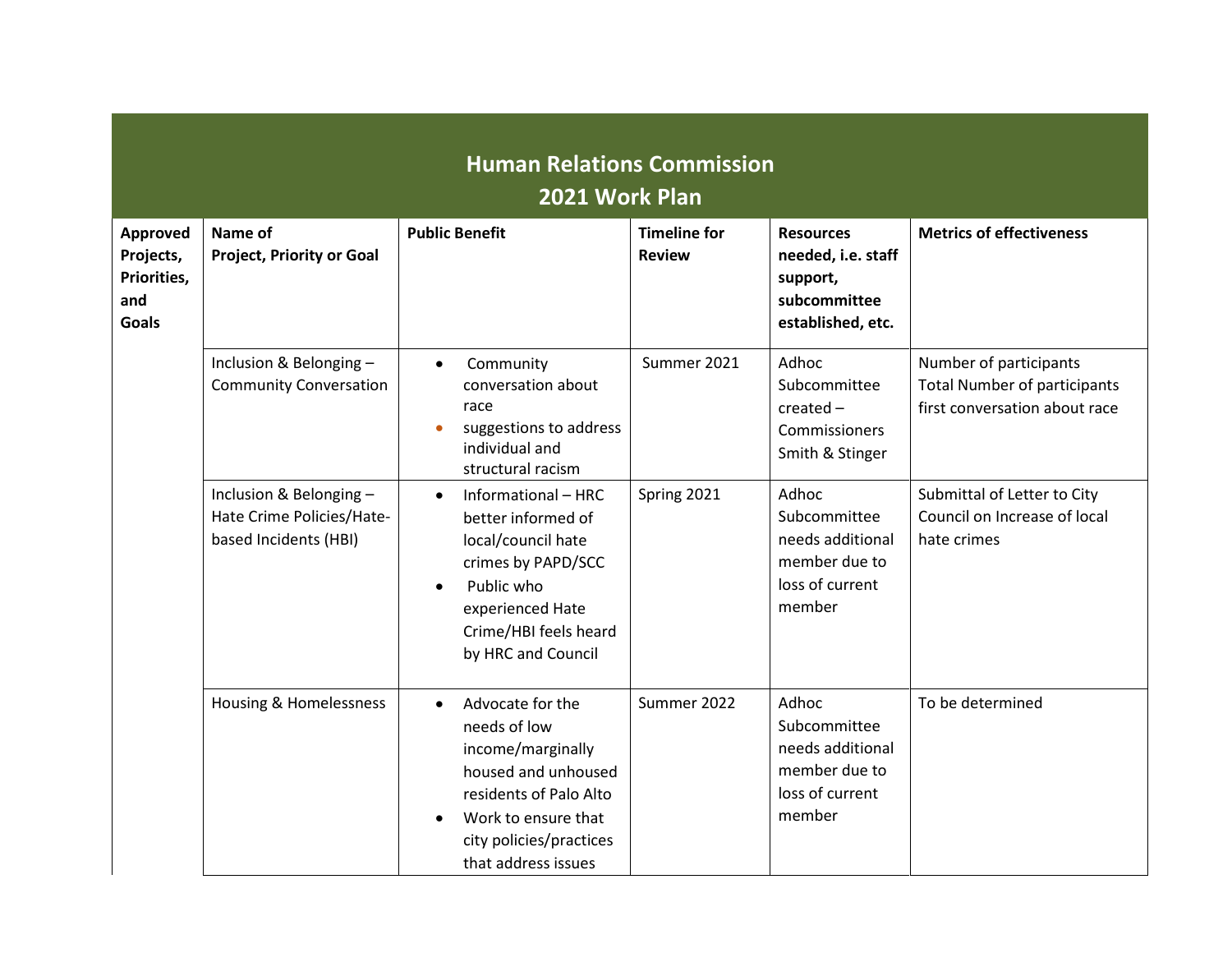| <b>Prioritize</b><br>projects,<br>priorities<br>and goals | Name of<br><b>Project, Priority or Goal</b> | <b>Priority 1: Urgent</b><br>(within six months)                                                                                                                                                                                                                  | <b>Priority</b><br>2: High<br>(within<br>the year) | <b>Priority 3:</b><br><b>Medium</b> | (within 2 years)                                                       | <b>Priority 4: Low (beyond 2</b><br>years) |
|-----------------------------------------------------------|---------------------------------------------|-------------------------------------------------------------------------------------------------------------------------------------------------------------------------------------------------------------------------------------------------------------------|----------------------------------------------------|-------------------------------------|------------------------------------------------------------------------|--------------------------------------------|
|                                                           | <b>Emerging Issues</b>                      | The HRC will identify<br>$\bullet$<br>emerging issues in the<br>community, prioritize<br>those that need<br>further attention and<br>bring any major<br>initiatives, including<br>those that involve<br>significant staff time<br>to the Council for<br>approval. | Ongoing                                            |                                     |                                                                        |                                            |
|                                                           | <b>Public Health</b>                        | Create a public<br>$\bullet$<br>awareness campaign<br>to bring knowledge<br>and understanding to<br>the community, in<br>order to lessen the<br>stigma of mental<br>health issues                                                                                 | Fall 2021                                          |                                     | Adhoc<br>Subcommittee<br>created -<br>Commissioners<br>Regehr & Savage | To be determined                           |
|                                                           |                                             | related to the<br>unhoused are based in<br>compassion.<br>Assist the City and<br>$\bullet$<br>community as feasible<br>in working towards<br>housing solutions for<br>the unhoused,<br>including expanding<br>safe parking programs.                              |                                                    |                                     |                                                                        |                                            |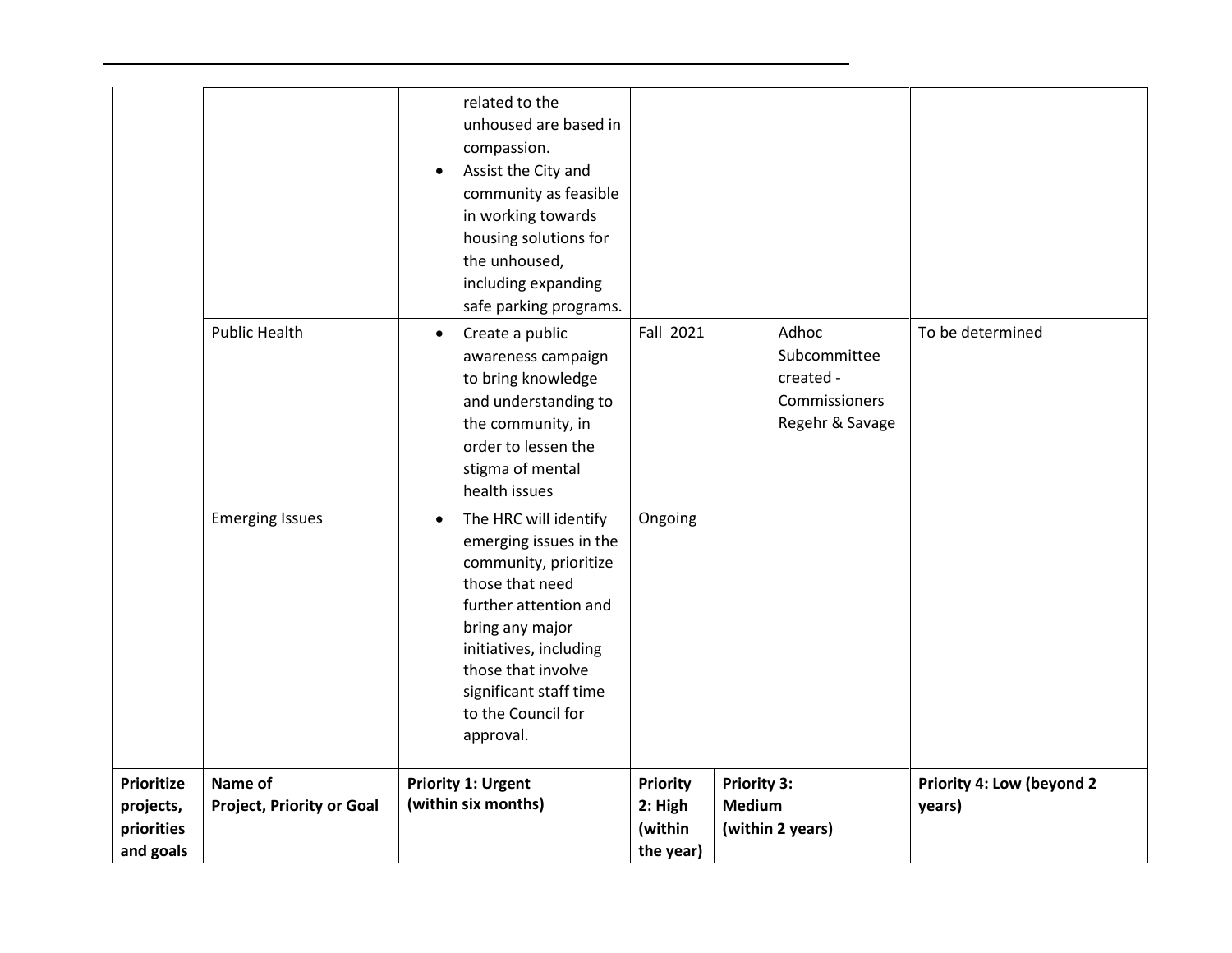| Inclusion & Belonging-<br><b>Community Conversation</b>                |   |   |                           |  |
|------------------------------------------------------------------------|---|---|---------------------------|--|
| Inclusion & Belonging-<br>Hate Crime Policies/Hate-<br>based Incidents | Λ |   |                           |  |
| Housing & Homelessness                                                 |   |   | $\boldsymbol{\mathsf{A}}$ |  |
| Public Health                                                          |   | X |                           |  |
| <b>Emerging Issues</b>                                                 |   |   |                           |  |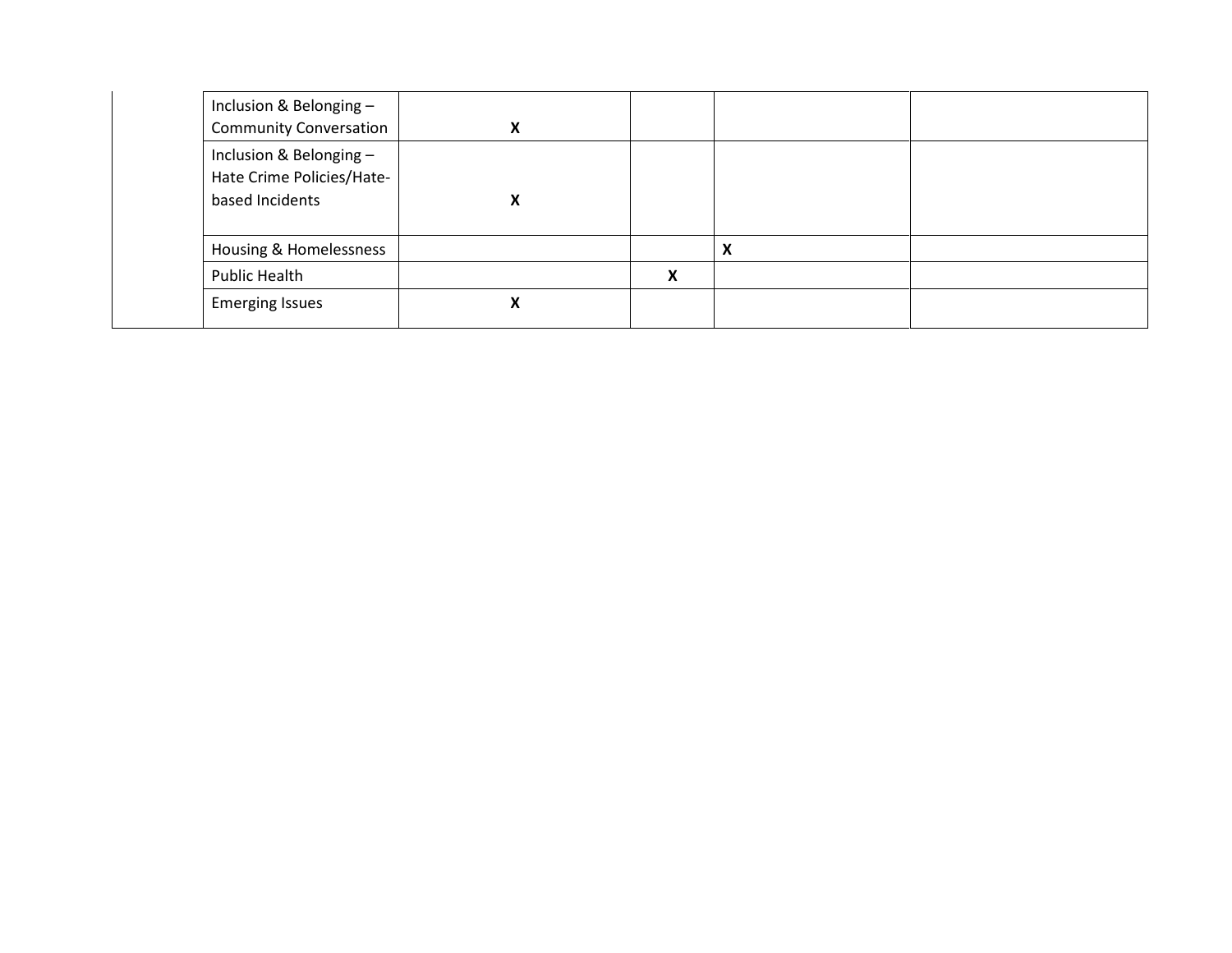## LIAISON AND COUNCIL BUDDIES 2021

|                           | <b>Liaisons</b>                        |          |
|---------------------------|----------------------------------------|----------|
| Palo Alto Police          | <b>Amanda Bates</b>                    | Daryl    |
| Department                | <u>Amanda.Bates@cityofpaloalto.org</u> | Michelle |
|                           | 650-329-2556                           |          |
| Avenidas                  |                                        | Kaloma   |
| Palo Alto                 | <b>Sandy Marin</b>                     | vacant   |
| <b>Mediation Program</b>  | $s$ marin@housing.org                  |          |
|                           | 650-856-4062                           |          |
| <b>Project Safety Net</b> | <b>Mary Gloner</b>                     | Patti    |
|                           | mary@psnyouth.org                      |          |
|                           | 650-460-8304                           |          |
|                           | <b>Council Buddies 2021</b>            |          |
| <b>DuBois</b>             | Smith                                  |          |
| <b>Burt</b>               | vacant                                 |          |
| Cormack                   | Regehr                                 |          |
| Filseth                   | Savage                                 |          |
| Kou                       | vacant                                 |          |